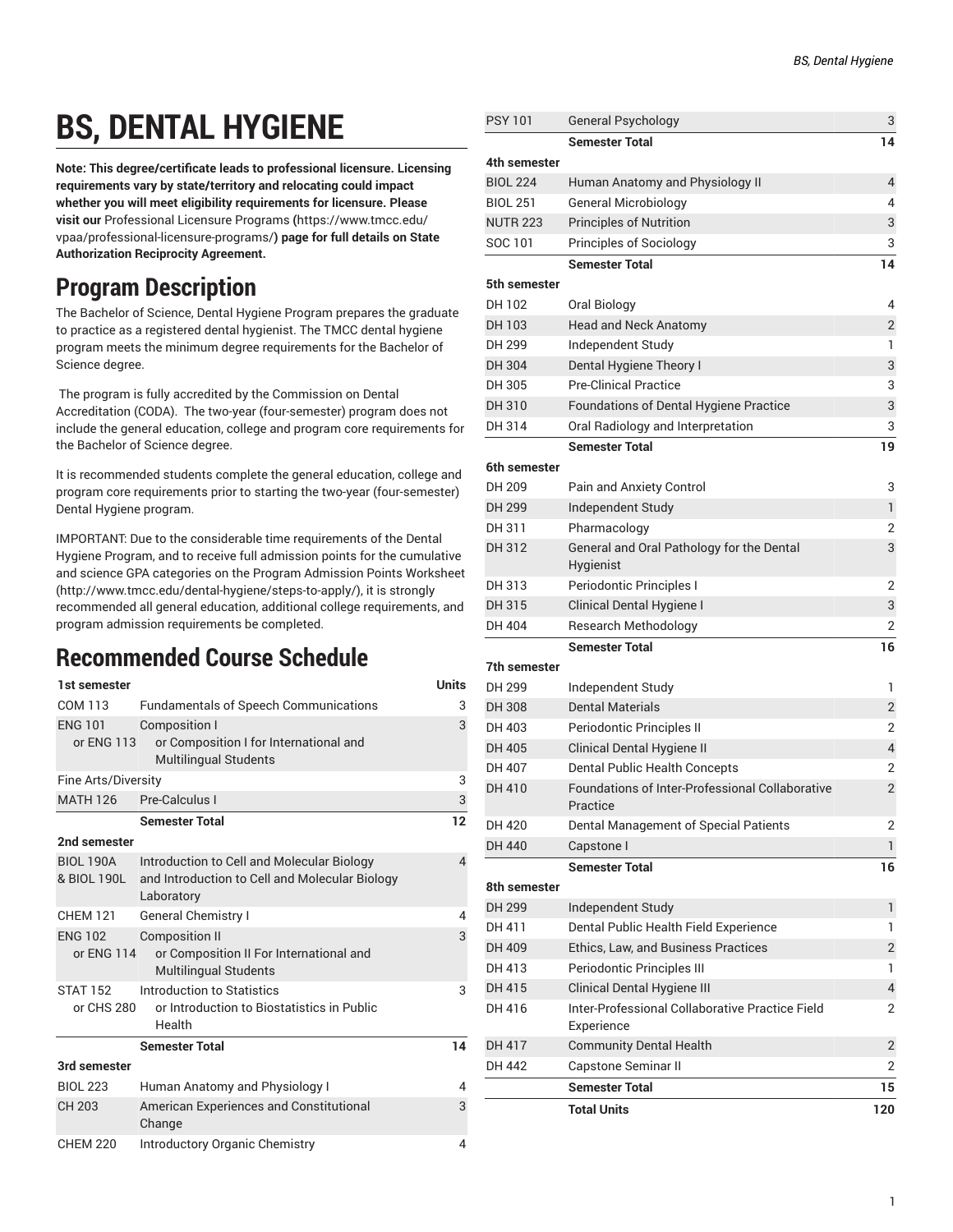#### **Apply**

Students must apply for entrance into the Dental Hygiene program. The application is available on the Dental [Hygiene](http://www.tmcc.edu/dental-hygiene/) ([http://www.tmcc.edu/](http://www.tmcc.edu/dental-hygiene/) [dental-hygiene/](http://www.tmcc.edu/dental-hygiene/)) website.

## **Dental Hygiene Program**

The dental hygienist is dedicated to providing preventative and therapeutic dental hygiene care. Some of the responsibilities routinely performed by hygienists in Nevada include:

- Performing oral cancer screening through examination of soft tissues.
- Examining periodontal (gum and bone) structure around and supporting teeth.
- Taking and interpreting radiographs.
- Removing stain, hard (calculus), and soft (plaque) deposits from tooth surfaces above and below the gum line utilizing scaling and root planing procedures.
- Administering topical fluoride treatments.
- Applying dental sealants.
- Administering local anesthesia and nitrous-oxide sedation.
- Designing and implementing treatment plans for individuals.
- Designing and implementing oral health programs for groups.
- Providing dental health education for individuals and groups.

The dental hygiene program is a two-year (four-semester) program once the student has been accepted which does not include the general education requirements for the Associate of Science degree, science prerequisite courses or other program requirements for dental hygiene.

Dental Hygiene students must meet certain technical standards:

- Possess good hand/eye coordination and manual strength and dexterity to perform instrumentation skills necessary for direct patient care.
- Hold a current CPR card and be able to perform emergency procedures required in the field.
- Be free from conditions which put other humans at risk (i.e., active tuberculosis. Persons with blood borne pathogen infections are not excluded from the program or clinic facility.).
- Possess ability to read, write, record and report.
- Be able to understand and react quickly to verbal instructions and patient needs.
- Be able to effectively communicate with patients to explain procedures, provide instructions and educate.

#### **Limited Entry**

The dental hygiene program is a limited entry program. Fourteen students will be admitted each fall. The application is available on the [Dental](http://www.tmcc.edu/dental-hygiene/) [Hygiene](http://www.tmcc.edu/dental-hygiene/) ([http://www.tmcc.edu/dental-hygiene/\)](http://www.tmcc.edu/dental-hygiene/) homepage under "Steps to Apply" tab. Application's open in January and close in February. See Steps to Apply webpage for application dates.

A minimum GPA of 2.75 (4.0 scale) and a "C" or higher in general education, college and program requirement courses is required.

Applicants not selected will not be carried forward to the next year, and must reapply for consideration. Additional program information is available in the dental clinic office 775- 673-8293, located in the Red

Mountain Building (RDMT) 415-A, Admissions and Records in RDMT 319, and Academic Advisement in RDMT 111.

#### **Student Selection**

The final selection of students will be conducted by the dental hygiene program screening committee. Applicants will be ranked using selection criteria including overall general education GPA, pre-requisite science GPA and other criteria established by the screening committee. There are three pre-admission assessment exams required which must be taken within two years of applying. A minimum of eight hours of dental office observation must be completed within 13 months of applying.

Dental hygiene applicants are limited to repeating program pre-requisite science courses [\(BIOL 223,](/search/?P=BIOL%20223) [BIOL 224](/search/?P=BIOL%20224), [BIOL 251](/search/?P=BIOL%20251), and [CHEM 220](/search/?P=CHEM%20220)) once. This means the students will take the course for the first time, and may repeat the same course once. If a student enrolls in a pre-requisite science course and withdraws from course with a "W" this will be counted as one attempt.

#### **Accepted Students**

Students accepted into the program will be required to attend a mandatory new student orientation the beginning of June. Once accepted into the program, students will be required to show proof and adherence to the dental hygiene program infectious disease/immunization policy, prior to starting classes. A medical exam is required and medical insurance is recommended.

#### **Licensure**

Graduates of the TMCC Dental Hygiene Program will be prepared to complete the written National Board Dental Hygiene Examination, Nevada State Board Clinical Exam and other state/regional clinical examinations in the U.S. All states require dental hygienists be licensed. Graduates from the dental hygiene program are eligible to apply for licensure in other states. Each state has specific criteria for licensure eligibility. It is the students responsibility to contact the state to determine eligibility requirements.

The Nevada Dental Practice Act (NRS 631.290) requires candidates for licensure be of good moral character and be citizens of the U.S. or lawfully entitled to remain and work in the U.S. Prospective students are advised that if they have felony or misdemeanor convictions or have a history of substance abuse or infectious disease that this may preclude subsequent licensure as a dental hygienist in Nevada (NAC 631.050).

This program has special admission requirements. Please visit the program website for specific admission advising.

To earn a Dental Hygiene Bachelor's Degree students must:

- 1. Maintain a C or better in each course and a minimum cumulative GPA of 2.75 (see requirements for graduation.)
- 2. Satisfy General Education [requirements](http://catalog.tmcc.edu/degrees-certificates/general-education/aa-as/) for Bachelor's degrees [\(http://catalog.tmcc.edu/degrees-certificates/general-education/aa](http://catalog.tmcc.edu/degrees-certificates/general-education/aa-as/)[as/](http://catalog.tmcc.edu/degrees-certificates/general-education/aa-as/)).
- 3. Complete the 120 units of Degree requirements.
	- 32 units must be completed at TMCC.
	- 40 units must be upper division.
- 4. Have no financial or library obligation to the college.

| Code                                  | Title | Units   |
|---------------------------------------|-------|---------|
| <b>General Education Requirements</b> |       |         |
| English                               |       | $3 - 6$ |